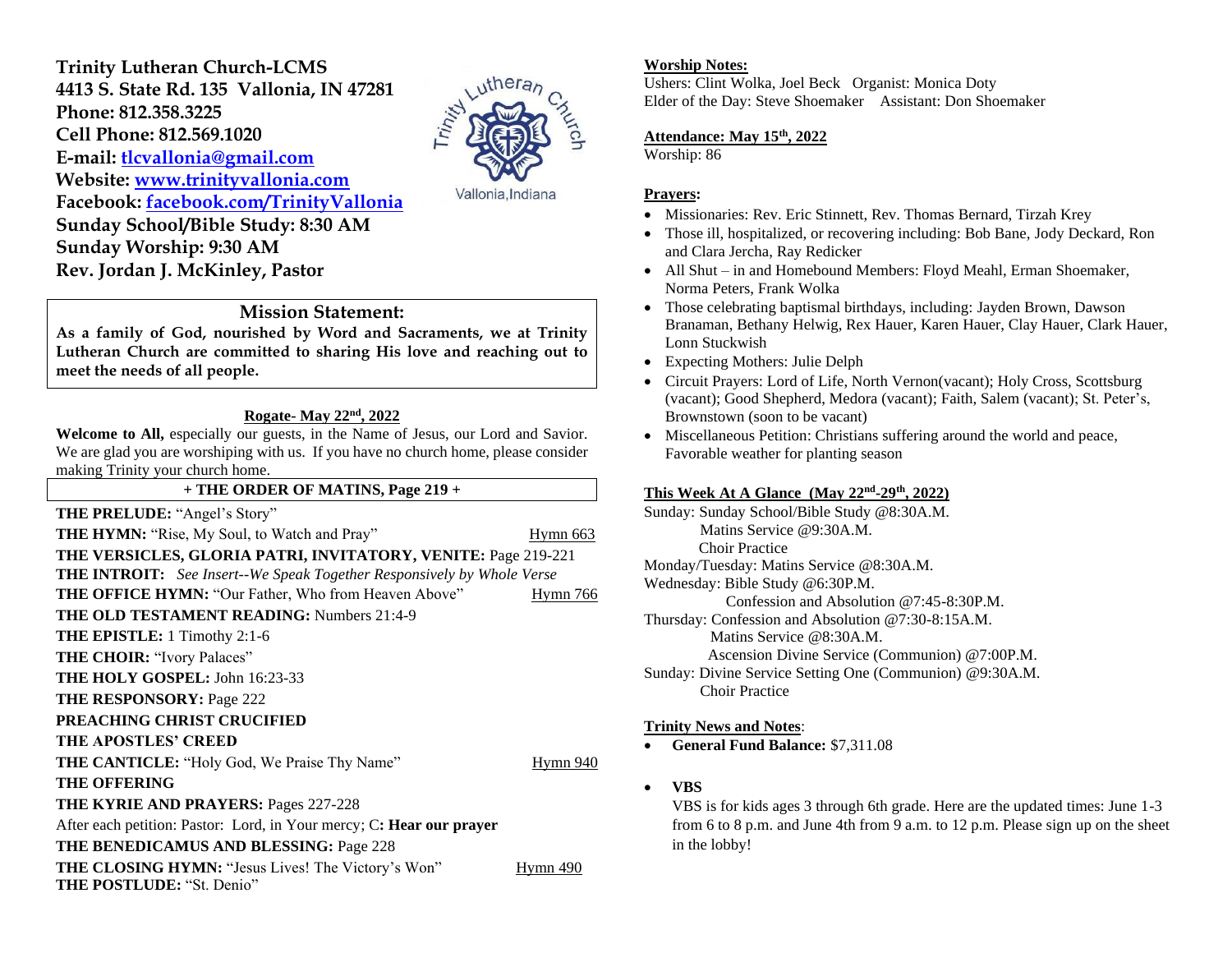#### • **Baby Bottle Campaign**

We will begin a baby bottle campaign today to support the work of Clarity, our local pregnancy care center. You may pick up a bottle from the table in the lobby. Please return them by Father's Day (June 19th).

## • **SCRIP Program**

Thank you for supporting Lutheran Central's SCRIP program! This year, SCRIP raised \$1,140.60 for the Student Activities Fund thanks to your continued support. Please join us again next school year as we continue to support LC just by purchasing gift cards! Starting next school year SCRIP will be known as RaiseRight, however nothing will change for us but the name. Thank you!

## • **LWML**

LWML is celebrating 80 years and we are asking for your help!! Our LWML here at Trinity is wanting to collect 80 greeting cards(ex. Thinking of you, Thanksgiving , Birthday, Christmas cards to be used for men and women) to send to our shut ins this year. If you could donate 1 or 2 please put in the large Mite box in the old narthex. We will write in them and send them throughout the year. Thanks for your help. We would like to reach 80 by the end of May!

## • **Trinity Lutheran High School Graduation**

TLHS is proud to announce the graduation of the Class of 2022. Join us for the Baccalaureate and Graduation Ceremony beginning at 10:00 AM on Saturday, May 28th in the Trinity gymnasium. Addison Bumbleburg, Kayla Goecker, Kaelyn Miller, Kaitlynn Rowe, and Mallory Shoemaker are Valedictorians. Salutatorian is Paige McCammon.

## • **Stewardship**

James 1:22 – "But be doers of the word, and not hearers only, deceiving yourselves." Martin Luther said this about our faith: "Oh, it is a living, busy, active, mighty thing, this faith. And so it is impossible for it not to do good works incessantly." The Word of God is not merely to be heard, but to be received and believed, and implemented. James reminds us of this, and he encourages us to examine our lives and come to repentance, where we can see that we are not living out our faith in sincerity.

## • **The Revelation Bible Study**

The Word of the Lord Endures Forever is a daily 15-minute verse-by-verse Bible study produced by Lutheran Public Radio in Collinsville, IL and hosted by LCMS Pastor Will Weedon. Pastor Weedon will begin a study this week on The Book of Revelation. You can listen on-demand at thewordendures.org, the LPR mobile app and your favorite podcast provider.